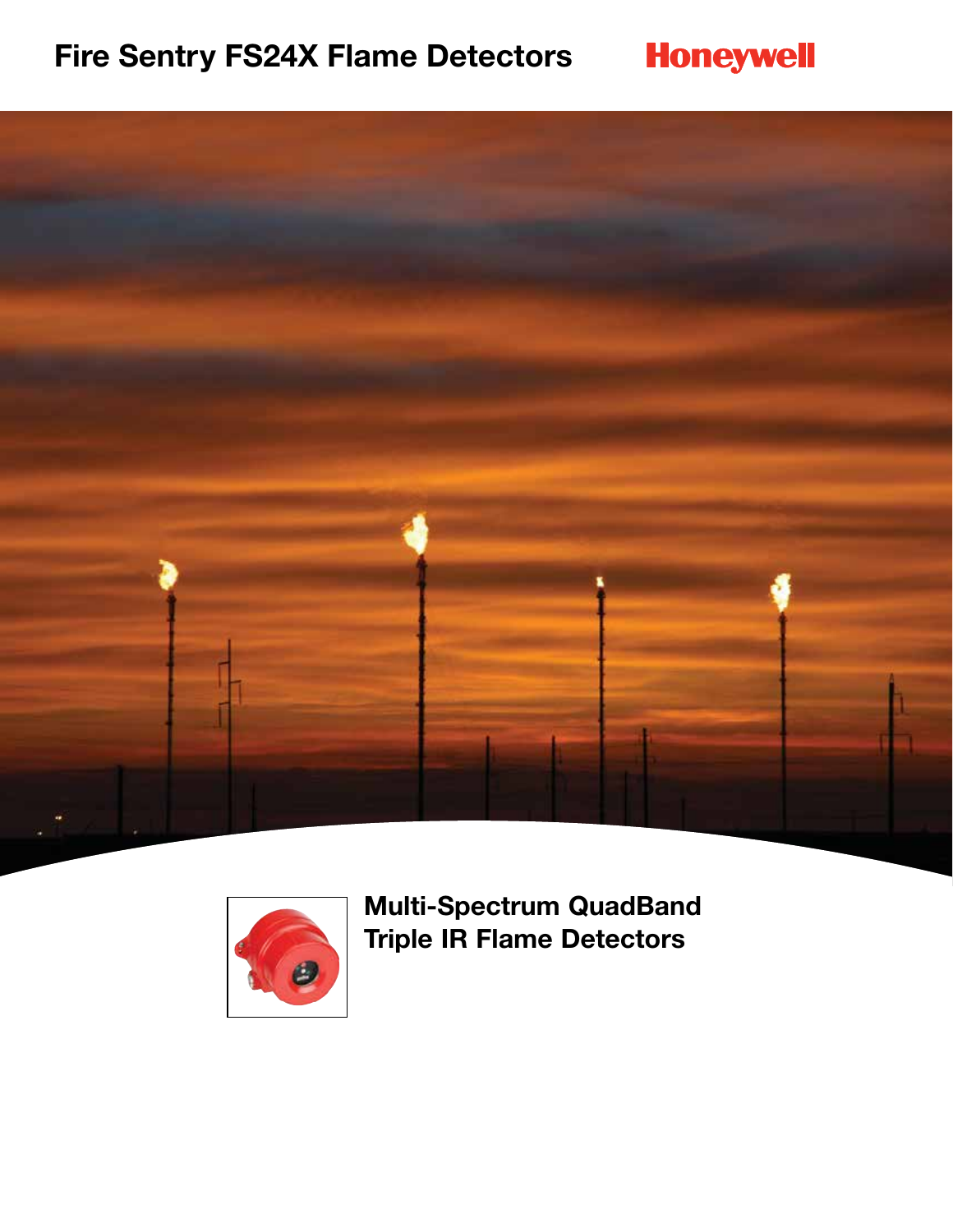## **Fire Sentry FS24X Detectors**



#### **Features**

- Patented\* WideBand IR™ technology
- Patented\* Electronic Frequency Analysis™
- Visible sensor for optimum false alarm rejection
- Selectable detection sensitivities
- Field-of-View: 110° cone-of-vision (90° cone-of-vision model also available)
- Dual microprocessors for reliable performance
- Real-time clock for accurate time dating of events
- FirePic™ pre-fire event data storage
- Event log with date and time stamp
- RS-485 ModBus communication
- Non-Isolated 4-20 mA Analog output (sink or source)
- Alarm, Fault and Fire Verification relays
- Automatic optical path and electronic self-test
- Patented\* Electronics Module for components protection with easy plug-in terminations and field installation
- Two 34" NPT conduit entries
- Low power consumption
- High RFI and EMI immunity
- FM, ATEX, CE mark approvals
- CU-TR approved
- INMETRO approved
- Meets SIL 2 requirements
- Certified to EN54-10:2002 (FS24X-9) option
- FM 3260 Performance

## **Benefits**

- Detects hydrocarbon and non-hydrocarbon fuel fires in all environmental conditions
- User selectable outputs
- Wide operating temperature range
- Optimal false alarm rejection
- Minimal maintenance for trouble-free operation
- PC software and Interface Module (FSIM) for fault diagnostics, real-time graphics (RTGs), and downloading of FirePics™ and event log
- Suitable for a wide variety of applications
- Easy electronics module replacement
- Test lamps for manual testing

#### **Applications**

- Refineries and oil production facilities
- Off-shore platforms
- Turbine/Compressor enclosures
- Oil and gas pipelines and pumping stations
- LNG/LPG loading and unloading facilities
- Natural gas and CNG plants
- Ethanol, Methanol, and IPA production and storage
- Crude oil and gasoline storage and tank farms
- Aircraft hangars
- Paint and solvent storage
- Chemical production, storage, and loading facilities
- Power plants

\*Fire Sentry Corporation Patents

**Fire Sentry FS24X is a quantum leap in flame detection with its sophisticated software and detection technology.**



The Fire Sentry FS24X is the latest generation high technology Multi-Spectrum Triple IR (IR/ IR/IR/Visible) Flame Detector, which is part of our FSX family of advanced technology Electro-Optical fire detectors. Using our patented\* WideBand IR™, WideBand 4.3 micron IR™, and Visible detection technology, the Fire Sentry FS24X is a quantum leap in flame detection. Sophisticated software algorithms and dual microprocessors ensure that the Fire Sentry FS24X has the highest flame detection performance combined with optimal false alarm rejection.

The WideBand IR™ Infrared technology using high-speed solid-state Quantum sensors allows detection of all types of fires, hydrocarbon and non-hydrocarbon, in all weather conditions. If the detector's signal is blocked by ordinary window glass, the patented WideBand IR sensors will still alarm to the fire albeit at a reduced sensitivity and slower response time.

Dual microprocessors provide a high level of fail-safe operation combined with fast and reliable performance. The master microprocessor performs high-speed digital sampling and signal-processing calculations, while the slave microprocessor handles various sensor data, performs communications, self-diagnostics and provides interface versatility and additional memory for storing Event Log and FirePic™ data.

The Fire Sentry FSX family of detectors feature our patented\* FirePic data storage and information retrieval facility. FirePic™ records pre-fire data, which can be recovered from the Detector's non-volatile flash memory for post fire analysis and postulation of the fire cause. Additionally, unique Real-Time Graphing (RTG™) allows viewing of the data which the Detector actually sees. A combination of outputs makes the Fire Sentry FS24X a truly versatile detector for today's demanding industrial requirements.

The Fire Sentry FS24X detector has a detection range greater than 200 feet (Very High Sensitivity setting) for the detection of a one square-foot Heptane reference fire and has a cone of vision far greater in volumetric coverage than any other Multi-Spectrum IR Detector. This means fewer Detectors can be used as compared to other manufacturers' Detectors.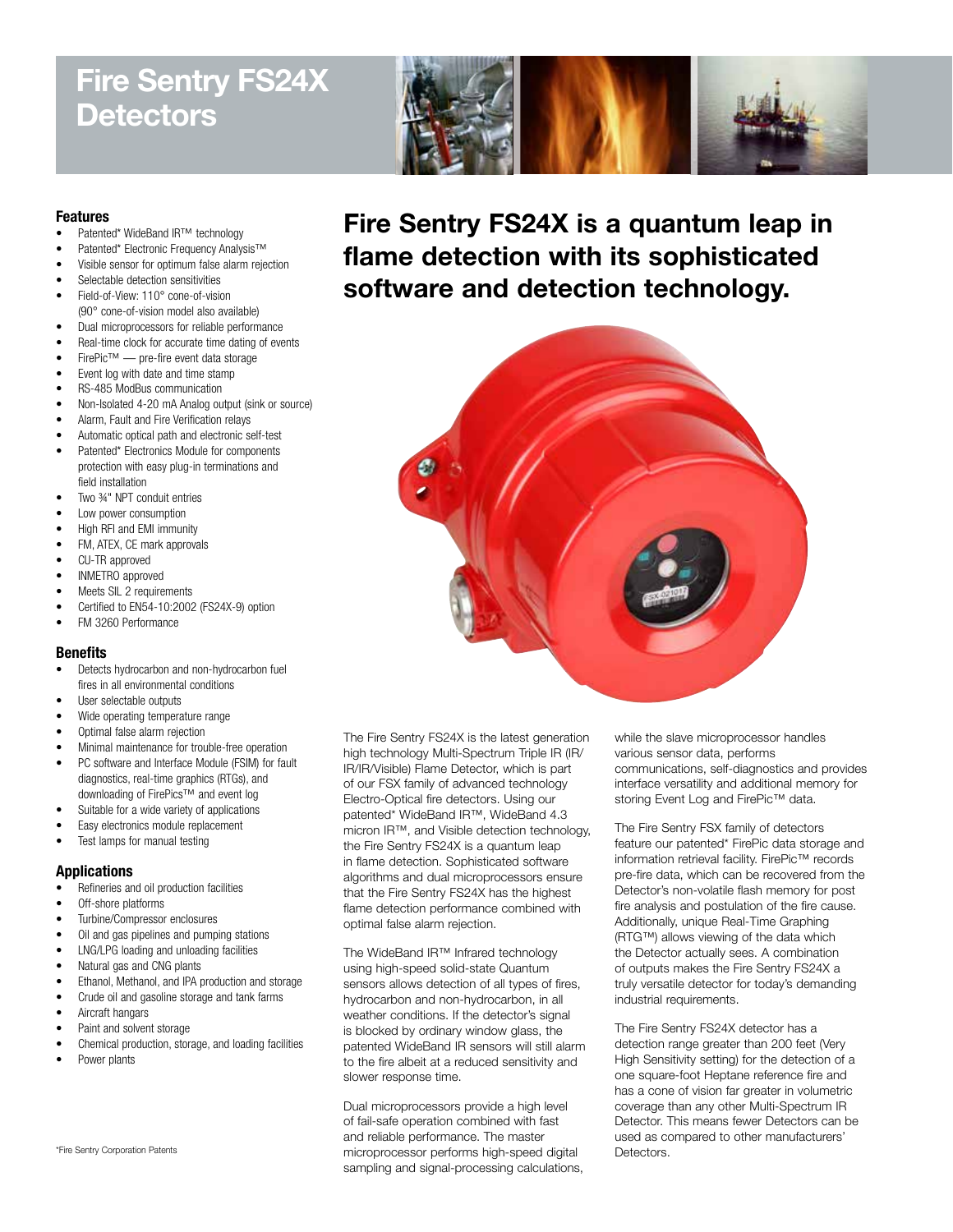# **Specifications**



| <b>General Specifications</b> |                                                                                                                                                                                                                                                                                                                                                                                                                                                                                                                                                                                                                                   |
|-------------------------------|-----------------------------------------------------------------------------------------------------------------------------------------------------------------------------------------------------------------------------------------------------------------------------------------------------------------------------------------------------------------------------------------------------------------------------------------------------------------------------------------------------------------------------------------------------------------------------------------------------------------------------------|
| <b>Field of view</b>          | FS24X-9: 90 $^{\circ}$ cone of vision, $\pm$ 45 $^{\circ}$ from on axis<br>FS24X-2: 110° cone of vision, $\pm$ 55° from on axis                                                                                                                                                                                                                                                                                                                                                                                                                                                                                                   |
| <b>Sensitivity</b>            | Very high (200 ft.), high (150 ft.), medium (100 ft.) and low (50 ft.) - switch selectable                                                                                                                                                                                                                                                                                                                                                                                                                                                                                                                                        |
| <b>Response time</b>          | 3-5 seconds to 1 sq. ft. n-Heptane fire at 30 m (100 ft.)<br>3-10 seconds to (1 sq. ft. n-Heptane fire at 60 m (200 ft.)                                                                                                                                                                                                                                                                                                                                                                                                                                                                                                          |
| <b>Spectral sensitivity</b>   | Visible: $400 - 700$ nanometres<br>Near Band IR: $0.7 - 1.1$ microns<br>Wide Band IR: $1.1 - 3.0$ microns<br>Wide Band IR: $3.0 - 5.0$ microns                                                                                                                                                                                                                                                                                                                                                                                                                                                                                    |
| <b>Operating voltage</b>      | 24 Vdc nominal (18-32 Vdc) - regulated                                                                                                                                                                                                                                                                                                                                                                                                                                                                                                                                                                                            |
| <b>Power consumption</b>      | Operating: 56 mA @ 24 Vdc nominal<br>Alarm: 106 mA @ 24 Vdc nominal<br>Heater: 155 mA - additional<br>Note: Heater will turn on at 0°F (-17°C)                                                                                                                                                                                                                                                                                                                                                                                                                                                                                    |
| Output relays                 | Fire Alarm: SPDT (NO / NC) - De-energized/energized, latching/non-latching<br>Fault: SPST (NO) - De-energized, latching/non-latching<br>Auxiliary: SPDT (NO / NC) - De-energized/energized, latching/non-latching<br>Contacts rating: 1 amp @ 24 Vdc                                                                                                                                                                                                                                                                                                                                                                              |
| Analog output                 | 0 - 20 mA stepped - source or sink user selectable                                                                                                                                                                                                                                                                                                                                                                                                                                                                                                                                                                                |
| Loop resistance               | 50 - 400 Ohms                                                                                                                                                                                                                                                                                                                                                                                                                                                                                                                                                                                                                     |
| <b>Communication</b>          | One of the following - user selectable:<br>· RS-485, ModBus Protocol<br>· RS-485, FireBus II<br>• HART, Optional plug-in module (not available on EN54-10 units)                                                                                                                                                                                                                                                                                                                                                                                                                                                                  |
| <b>Visual indications</b>     | Green LED: Power<br>Red LED: Alarm<br>Yellow LED: Fault                                                                                                                                                                                                                                                                                                                                                                                                                                                                                                                                                                           |
| <b>Temperature range</b>      | Operating: 110° Field of View FS24X: -40°F to +185°F (-40°C to +85°C); 90° Field of View FS24X: -60°C to +85°C (-76°F to +185°F)<br>Storage: -67°F to +230°F (-55°C to +110°C)                                                                                                                                                                                                                                                                                                                                                                                                                                                    |
| <b>Humidity range</b>         | 5 to 98% relative humidity, non-condensing                                                                                                                                                                                                                                                                                                                                                                                                                                                                                                                                                                                        |
| <b>Vibration</b>              | Meets or exceeds MilSpec 810C Method 514.2, Curve AW12                                                                                                                                                                                                                                                                                                                                                                                                                                                                                                                                                                            |
| Wiring                        | 14 AWG to 22 AWG; shielded cable recommended                                                                                                                                                                                                                                                                                                                                                                                                                                                                                                                                                                                      |
| <b>Conduit entries</b>        | Standard: Two M25 or two 34" NPT                                                                                                                                                                                                                                                                                                                                                                                                                                                                                                                                                                                                  |
| <b>Enclosure materials</b>    | Copper-free powder coated aluminum or 316 stainless steel                                                                                                                                                                                                                                                                                                                                                                                                                                                                                                                                                                         |
| <b>Enclosure type</b>         | IP66 and NEMA 4 & 4X                                                                                                                                                                                                                                                                                                                                                                                                                                                                                                                                                                                                              |
| <b>Certifications</b>         | FM:<br>Class I, Div. 1 & 2, Groups B, C, & D; Class II, Div. 1 & 2, Groups E, F, & G; Class III<br>ATEX/IECEx: $\&$    2 G Ex db IIC T4 (Ta: -60 to +110°C), T5 (Ta: -60 to +75°C), T6 (Ta: -60 to +60°C), II 2 D Ex tb IIIC T135°C (FS24X-9, 90° Field of View)<br>Let C Ex db IIC T4 (Ta: -40 to +110°C), T5 (Ta: -40 to +75°C), T6 (Ta: -40 to +60°C), II 2 D Ex tb IIIC T135°C (FS24X-2, 110° Field of View)<br>Œ<br>Complies with EN6100-6-4 & EN50130-4<br><b>INMETRO</b><br><b>CU-TR</b><br><b>SIL Rating:</b><br>FMEDA available on request<br>(uka)<br>EN54-10:<br>FS24X-9 certified 1175a/02 (LPCB); CPR 0832-CPR-F0516 |
| <b>Shipping weight</b>        | Aluminum: 1.6 kg (3.6 lbs)<br>Stainless steel: 3.2 kg (7 lbs)                                                                                                                                                                                                                                                                                                                                                                                                                                                                                                                                                                     |
| <b>Mounting</b>               | Swivel bracket assembly - optional                                                                                                                                                                                                                                                                                                                                                                                                                                                                                                                                                                                                |
| <b>Warranty</b>               | Three years from date of shipping                                                                                                                                                                                                                                                                                                                                                                                                                                                                                                                                                                                                 |